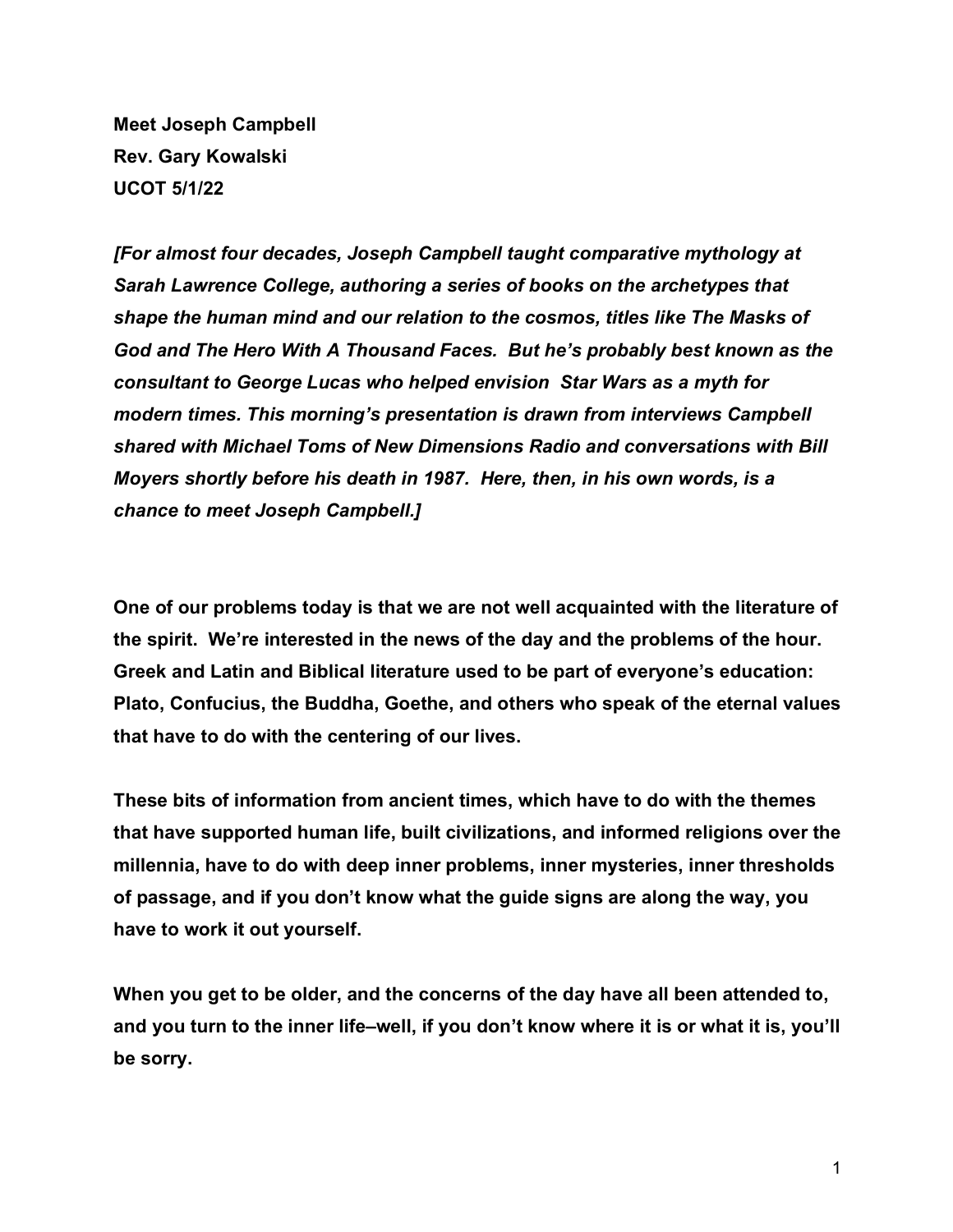**I was brought up as a Roman Catholic. Now one of the great advantages of being brought up a Roman Catholic is that you're taught to take myth seriously and to let it operate on your life and to live in terms of these mythic motifs. I was brought up in terms of the seasonal relationships to the cycle of Christ's coming into the world, teaching in the world, dying, resurrecting, and returning to heaven. The ceremonies all through the year keep you in mind of the eternal core of all that changes in time.** 

**And then I fell in love with American Indians because Buffalo Bill used to come to Madison Square Garden every year with his marvelous Wild West Show. And I wanted to know more about Indians. My father and mother were very generous parents and found what books were being written for boys about Indians at that Time. So I began to read American Indian myths and it wasn't long before I found the same motifs in the American Indian stories that I was being taught by nuns at schools.**

**Later I became interested in Hinduism, and there were the same stories again. And in my graduate work I was dealing with the Arthurian medieval material, and there were the same stories again.**

**You've got the same body, with the same organs and energies, that Cro-Magnon man had thirty thousand years ago. Living a human life in New York City or living a human life in the caves, you go through the same stages of childhood, coming to sexual maturity, transformation of the dependency of childhood into the responsibility of manhood or womanhood, marriage, then failure of the body, gradual loss of its power, and death. You have the same body, the same bodily experiences, and so you respond to the same images.**

**For example, a constant image is that of the conflict of the eagle and the serpent. The serpent is bound to the earth, the eagle in spiritual flight–isn't that conflict something we all experience?**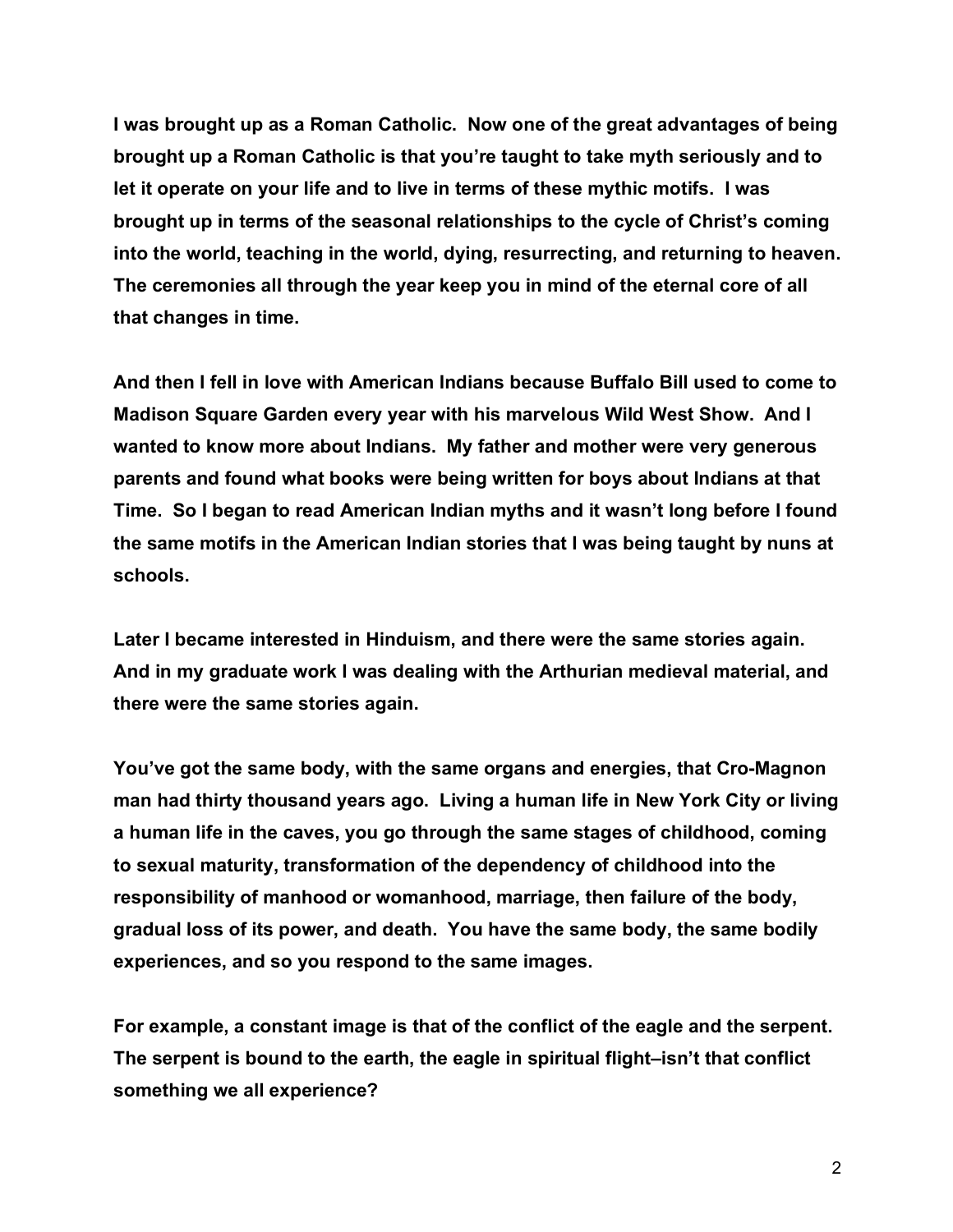**You're born as a child in a condition of dependency. The whole psychology of a human being for the first 12 to 15 years of life is in the mode of dependency. And if you're going for your Ph.D., this'll go on till you're forty-five. You can tell if the person has broken through by the number of footnotes in his writing.**

**Then there comes a central requirement, and this is one of psychological transformation, and mythological themes and ritual practices help to make this. The individual must move from dependency to authority, must move from childhood to adulthood. And that's the crisis that Freud is dealing with in his psychoanalysis all the time, the person who is still a child to the father or the mother ... To evolve out of this position of psychological immaturity to the courage of self-responsibility and assurance requires a death and resurrection. That's the basic motif of the universal hero's journey–leaving one condition and finding the source of life to bring you forth into a richer or mature condition ... And in old traditional cultures, well for example India, there is a moment of transformation where the clothing that is worn is changed on a ceremonial occasion and the little boy and little girl become then adults.**

**Now it's easier for women to grow up than for men. [Men are more likely to get stuck in a state of arrested development.] Believe me, I taught women for 38 years and I know. Life overtakes the woman, with her first menstruation she's a woman. She didn't have to do anything about it. The boy has to act. And this is the sense of the ferocity of so many of the male initiation rites. And the boy must be transformed. The girl is transformed by nature, the boy by society. He's circumcised and scarified and all kinds of things are done to him, so that he no longer has the little boy body.**

**This is an important transformation that the myth must help us define. But the transformation always takes place in terms of a given society. Then within that given society there may be transformations further, the assumption of**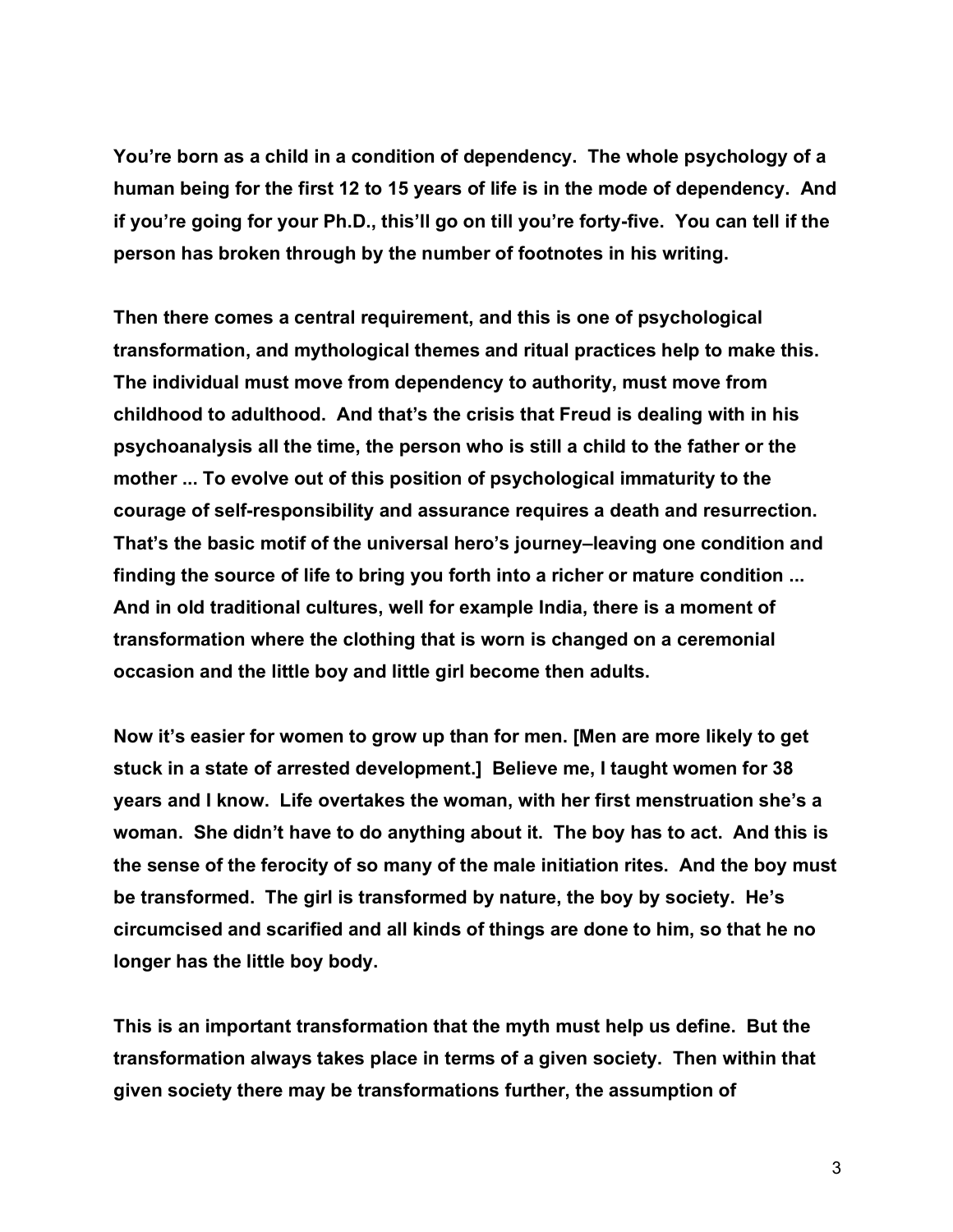**authorities: the putting on of the robes of a judge or of the doctor or whatever the role is that the individual has to learn to serve–an idea, a craft, a technique, a truth–and not himself.** 

**And finally then comes the disengagement. There comes a moment in life when you've really had it. If you didn't do it, it wasn't done. You can't do it now. And this business of disengagement, of letting go, letting go, that requires mythological help ... Birth, marriage, and one's funeral. Those are the three great moments.**

**But during the lifetime there are these other transformations that I think are best mapped, best symbolized, in the wonderful tradition from India of the Kundalini yoga. And you can see how life can be lived on these seven levels.**

**The first level, the first chakra down at the base of the body, is simply uninspired hanging on to life. There is no enthusiasm. There's no action, only reaction. You're living in terms of concrete facts and well, I always think of dragons when I think of this. Dragons guard things in caves–they guard piles of gold and beautiful virgins. And they don't know what to do either of them. And so they just hang on. People like that we call creeps. This is the lowest range.**

**Then the next–and this is the awakening that comes with adolescence–is the erotic. Suddenly life is transformed. Nietzsche describes the first condition as groveling before sheer fact. There is no such thing as a sheer fact. There's only a fact for a subject. And suddenly at adolescence one falls in love and that stupid fact that was only Suzy yesterday is a goddess today and you have turned her into something. And there is an initiative coming from you. There's a whole realm of religious disciplines based on this love principle, the ways of love, the five ways that they speak of in the Vaishnava tradition–the way of a servant to a master, the way of a friend to a friend, the way of the parent's love for the child ... and the way of love in marriage, and then just the wild mad love when it overtakes**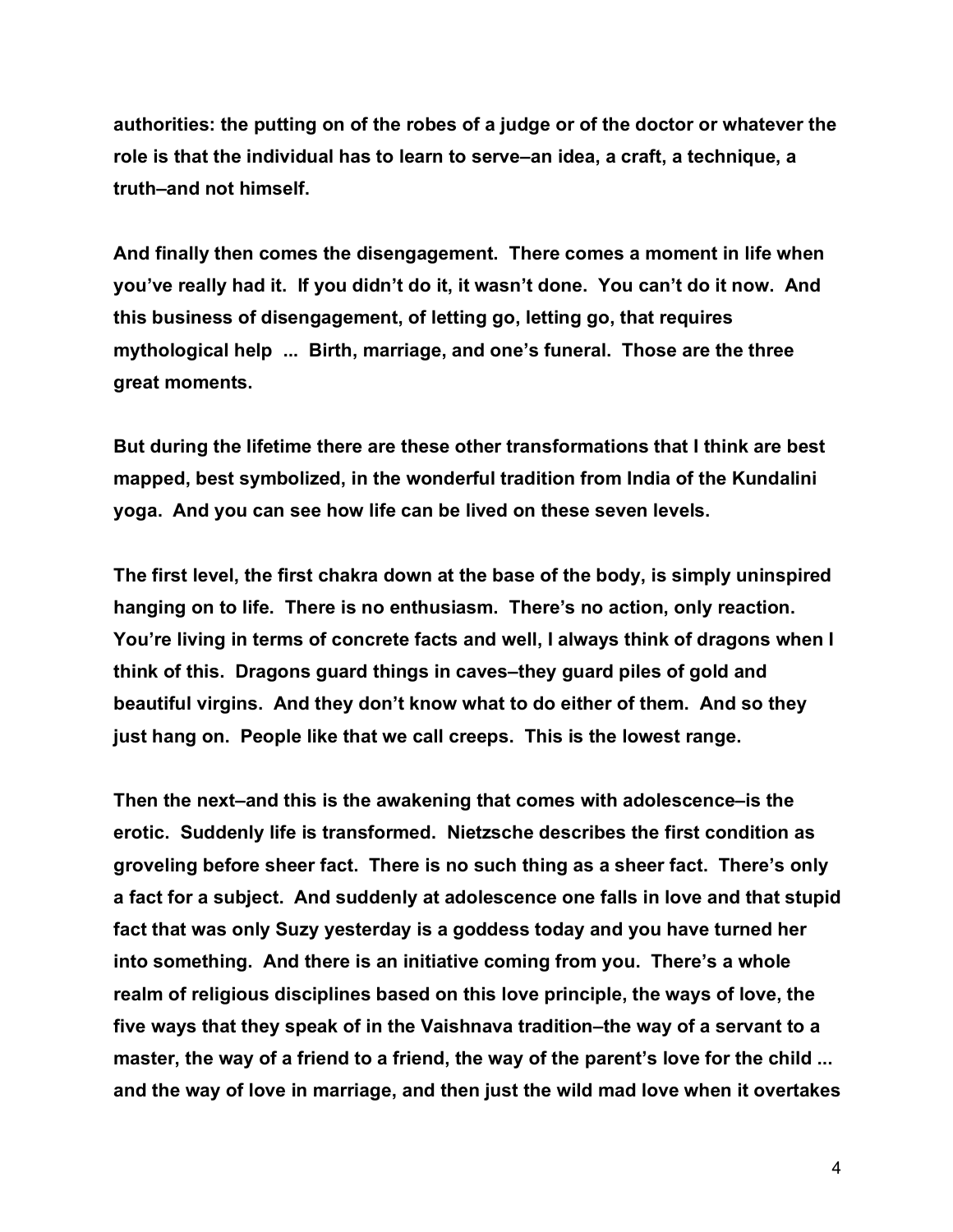**you and the world can go to pieces. When love hits you that way, you're lucky and you're lucky if you survive it. It's a tremendous thing. That's when the separateness is annihilate and you break through to a metaphysical realization.** 

**But then comes the next level, and this is the one on which the world lives. It's that of the chakra at the level of the navel which is of aggression. All politics is aggression. It has to be. Cause you're standing for a group, you're standing for an idea against something. May be the most spiritual idea but it's again what isn't spiritual. The whole aggression of the missionary movements is an example of this.**

**Live on these three levels? Animals live on these three levels. Those are the levels of holding onto life, reproducing life, and winning. And this is what popular religions are concerned with: health, wealth and progeny. Winning the war, god send us rain for our crops, and all that sort of thing.**

**And for each of these four centers there is envisioned a symbolic form. At the base, for example, the first one, the symbol is the lingam and yoni, the male and female organs in conjunction. And at the heart center, there is again the lingam and yoni, that is to say, male and female organs in conjunction, but here they are represented in gold as symbolic of the virgin birth, that is to say, it is the birth of spiritual man out of the animal man. It happens when you awaken at the level of the heart to compassion, com-passion, shared suffering: experienced participation in the suffering of another person. That's the beginning of humanity.**

**And when it happens, then you might say we come to this center here where the vision of God is. The vision of God? What is the vision of God? It's right here in front of our face. The idea of God in the West is that God is a fact, somewhere, and that this fact created the world. That's a very crude idea about God. God is the personification of an energy. It's the energy that fills our world, it's the**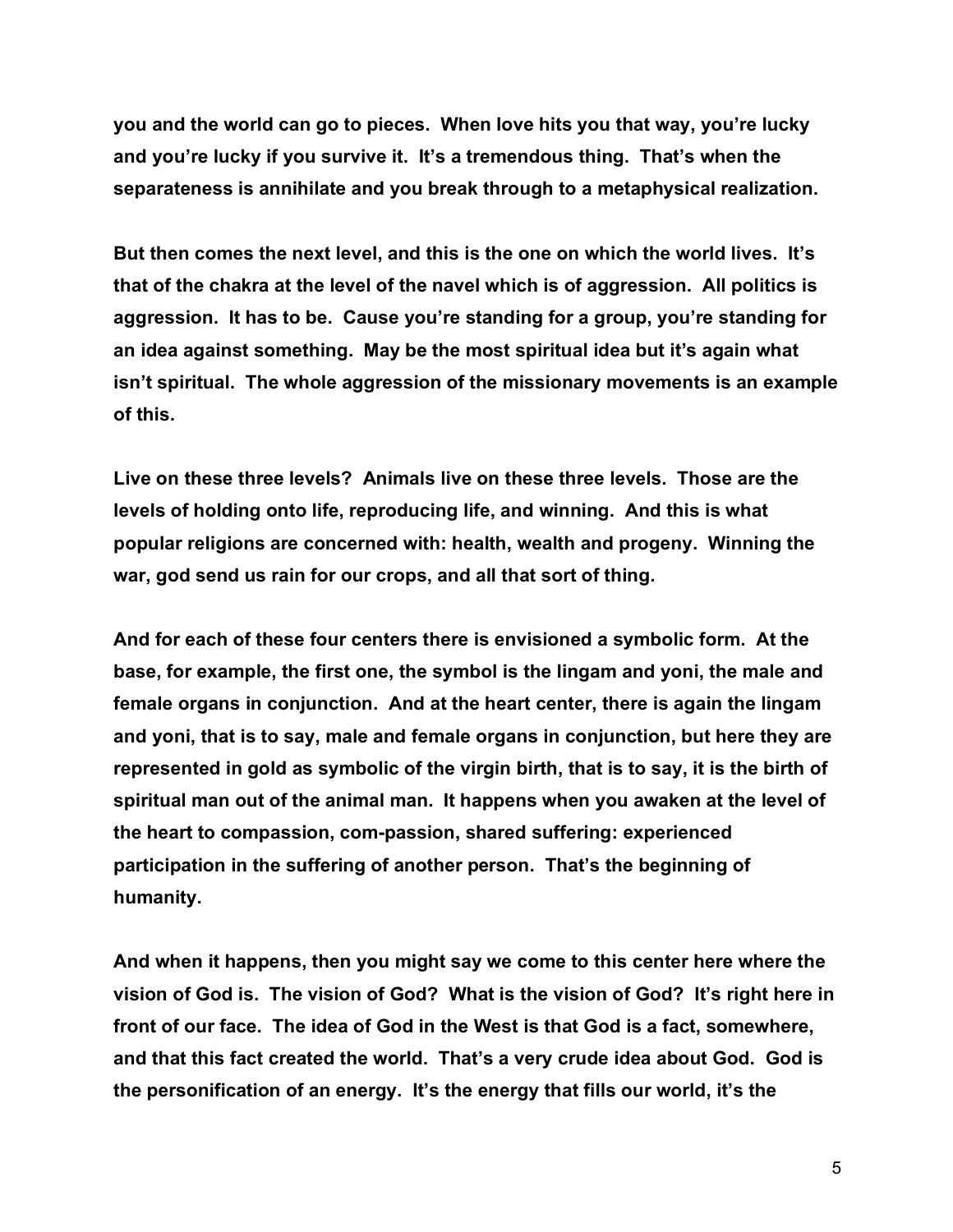**energy of life, it's the energy of consciousness that's right in here. And if you want to see it personified, look around you. There it is. The only personification, the only anthropomorphic manifestation of God is in men and women and children. And that kind of realization–people are ready for it! But they have been told, "No, no, God's out there."**

**At a lecture a long time back I had the indiscretion to say to a group of people "Bring forth the Christ in yourself," that Christ power, which is Buddha power (all beings are Buddha beings, all people are Christ people). And there was a priest there who said, "That is blasphemy." Now when you have a religion that transforms a metaphor into a fact you're in trouble. God is a metaphor. It's a poetic idea, speaking past the self.**

**There is an hermetic text that was translated in the 13th century from the Greek into Latin called The Book of the Twenty-Four Philosophers. And there we read "God is an intelligible sphere (a sphere known to the mind) whose center is everywhere and circumference nowhere." And the center is right where you're sitting. And each of us is a manifestation of that mystery.**

**Ramakrishna once said that if all you think of are your sins, then you are a sinner. And when I read that, I thought of my boyhood, going to confession on Saturdays, meditating on all the little sins that I had committed during the week. Now I think one should go and say, "Bless me, Father, for I have been great, these are the good things I have done this week." Identify your notion of yourself with the positive, rather than with the negative. You see, religion is really a kind of second womb. It's designed to bring this extremely complicated thing, which is a human being, to maturity ....**

**Before I was married, I used to eat out in the restaurants of town for my lunch and dinners. Thursday night was the maid's night off in Bronxville, so that many of the families were out in restaurants. One fine evening I was in my favorite**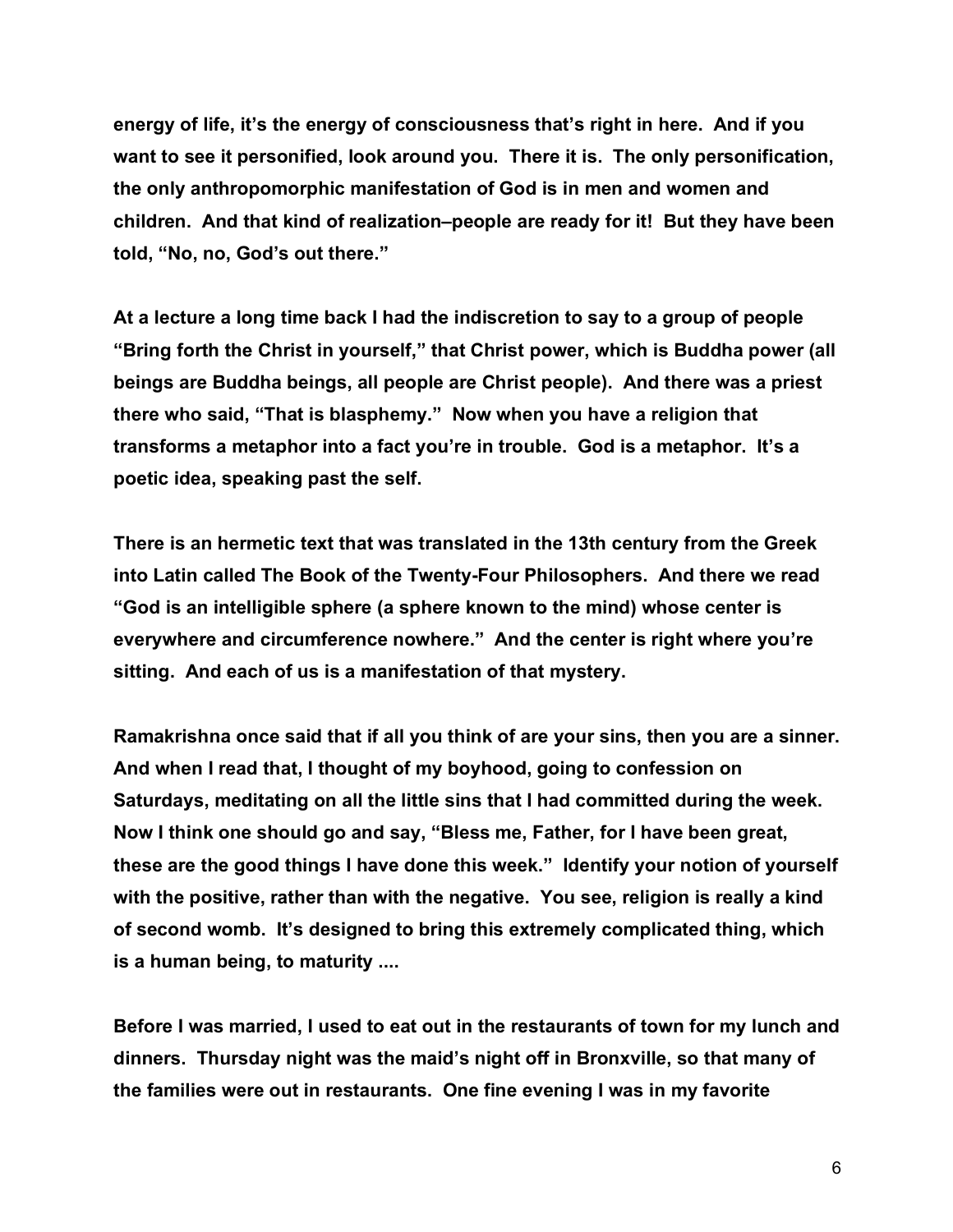**restaurant there, and at the next table there was a father, a mother and a scrawny boy about twelve years old. The father said to the boy, "Drink your tomato juice." And the boy said, "I don't want to." Then the father, with a louder voice, said, "Drink you tomato juice." And the mother said, "Don't make him do what he doesn't want to do." This father looked at her and said, "He can't go through life doing what he wants to do. If he does only what he wants to do, he'll be dead. Look at me. I've never done a thing I want to in all my life."** 

**That's the man who never followed his bliss. You may have a success in life, but then just think of it–what kind of life was it? What good was it–you've never done the thing you wanted to do in all your life. I always tell my students go where you body and soul want to go.**

**Now I came to this idea of bliss because in Sanskrit, which is the great spiritual language of the world, there are three terms that represent the brink, the jumpingoff place to the ocean of transcendence. Sat, Chit, Ananda. The word "Sat" means being. "Chit" means consciousness. "Ananda" means bliss or rapture. I thought, "I don't know whether my consciousness is proper consciousness or not; I don't know whether what I know of my being is my proper being or not; but I do know where my rapture is. So let me hang on to rapture, and that will bring me both my consciousness and my being." I think it worked.**

**The religious people tell us we really won't experience bliss until we die and go to heaven. But I believe in having as much as you can of this experience while you are still alive.**

**Follow your bliss and you put yourself on a kind of track that has been there all the while, waiting for you, and the life that you ought to be living is the one you are living. When you can see that, you begin to meet people who are in the field of your bliss, and they open the doors to you. I say, follow your bliss and don't be afraid ....**